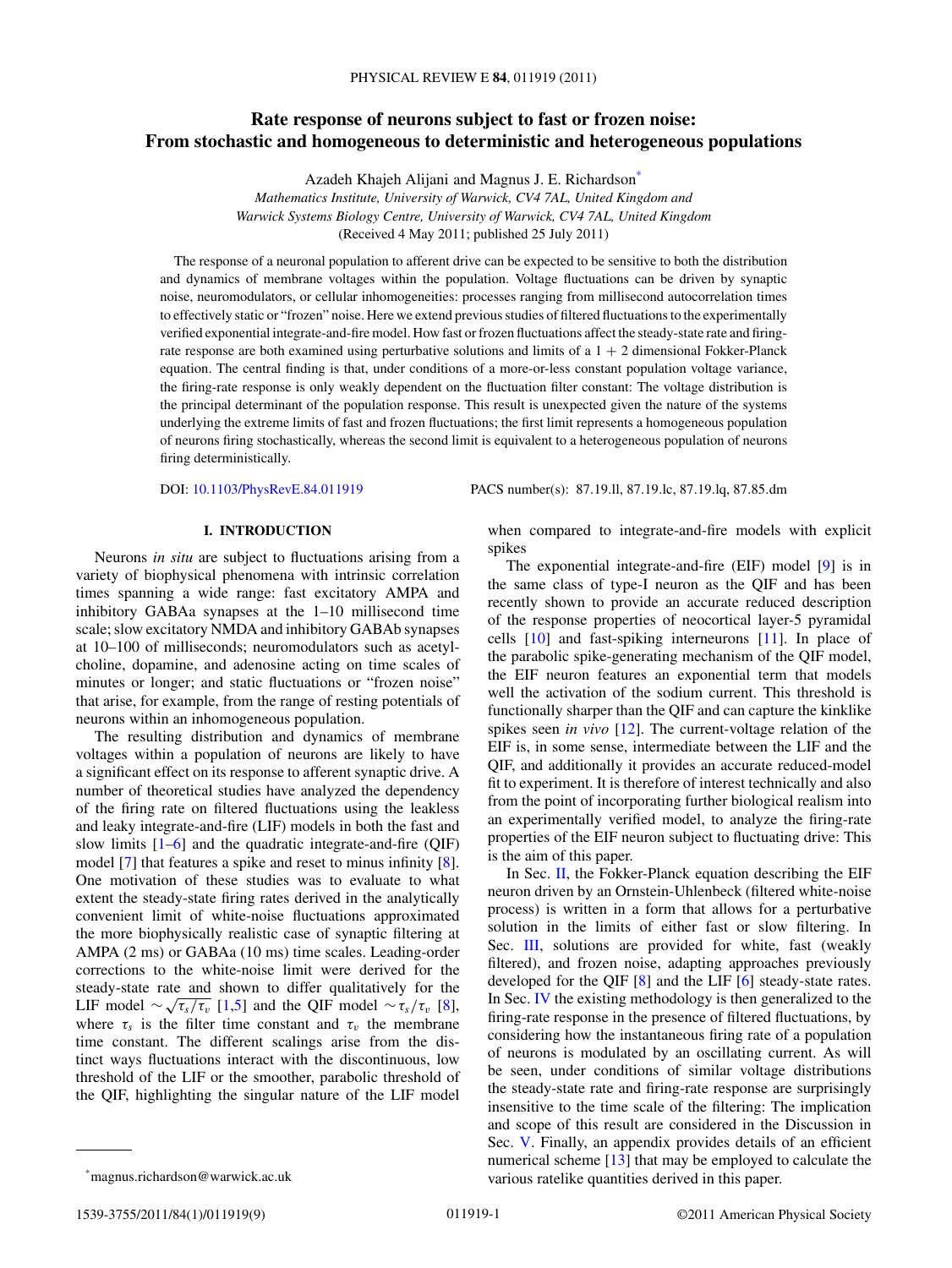## **II. THE MODEL**

<span id="page-1-5"></span><span id="page-1-3"></span><span id="page-1-2"></span><span id="page-1-0"></span>A nonlinear integrate-and-fire neuron has a membrane voltage  $V$  driven by a zero-mean fluctuating variable  $S$ :

$$
\tau_v \frac{dV}{dt} = F(V) + S,\tag{1}
$$

$$
\tau_s \frac{dS}{dt} = \sigma_v \sqrt{2(\tau_v + \tau_s)} \xi(t) - S.
$$
 (2)

<span id="page-1-8"></span><span id="page-1-6"></span>In this paper the function  $F(V)$ , which is proportional to the ionic current, is taken to be that of the EIF model [\[9\]](#page-8-4). This function is parameterized by the equilibrium potential  $E$ , spike threshold  $V_T$ , and spike sharpness  $\Delta_T$ :

$$
F(V) = E - V + \Delta_T \exp[(V - V_T)/\Delta_T].
$$
 (3)

A spike is registered when the voltage reaches  $V_{th}$  after which it is immediately reset to  $V_{\text{re}}$ . The limit  $V_{\text{th}} \rightarrow \infty$  is taken in the analyses that follow. In the treatment of the QIF model [\[8\]](#page-8-3) the reset was set at minus infinity. Unfortunately this is not possible for the EIF model, which requires a finite reset, complicating the analysis somewhat. Note that there is no reset or threshold for the fluctuating variable S.

Any tonic, conductance-based component [\[14\]](#page-8-8) of the fluctuations has been absorbed into the definition of the voltage time constant  $\tau_v$ , and the remaining fluctuations S are treated in the Gaussian approximation [\[15\]](#page-8-9). The zero-mean Gaussian white noise  $\xi(t)$  is delta correlated  $\langle \xi(t) \xi(t') \rangle = \delta(t-t')$  and has a prefactor chosen so that  $\sigma_v^2$  would be the voltage variance in the absence of a spike-generating mechanism (for the case  $V_T \rightarrow \infty$ ). The idea, therefore, is to examine the effect of synaptic filtering on the firing rate while keeping the voltage distribution roughly constant. This formulation differs slightly from that employed by Ref. [\[8\]](#page-8-3) but has the advantage of lightening the analysis in the limit of frozen fluctuations.

<span id="page-1-7"></span>Before giving the equations for a population of neurons it proves convenient to render the main quantities dimensionless by measuring time in units of  $\tau_v$  and introducing the ratio  $\kappa^2 = \tau_s/\tau_v$ , by rescaling the voltage  $v = (V - E)/\sigma_v$ , and by rescaling the fluctuations  $s\sigma_v = S\sqrt{\kappa^2/(1+\kappa^2)}$ . In terms of these variables:

$$
\frac{dv}{dt} = f(v) + \frac{s}{\kappa} \sqrt{1 + \kappa^2},\tag{4}
$$

$$
\kappa^2 \frac{ds}{dt} = \sqrt{2\kappa^2} \xi(t) - s,\tag{5}
$$

where  $f(v) = \delta_T \exp((v - v_T)/\delta_T) - v$  with  $v_T$  and  $\delta_T$  being the appropriately scaled spike threshold and sharpness, and similarly for the reset potential  $v_{\text{re}}$ .

#### **A. The Fokker-Planck equation**

<span id="page-1-4"></span><span id="page-1-1"></span>A population of neurons with dynamics obeying Eqs. [\(1\)](#page-1-2) and [\(2\)](#page-1-2) is considered, each receiving an independent realization of the fluctuating term  $\xi(t)$ . Standard methods [\[16\]](#page-8-1) allow for a  $1 + 2$  dimensional Fokker-Planck equation to be written describing the evolution of the density  $\mathcal{P}(v,s,t)$  of neurons with voltages near  $v$  and fluctuations near  $s$ . The continuity equation in terms of the voltage flux  $\mathcal{J}^v$  and fluctuation flux  $\mathcal{J}^s$ , with the reset boundary condition explicit, is

$$
\partial_t \mathcal{P} + \partial_v \mathcal{J}^v + \partial_s \mathcal{J}^s = \mathcal{J}^{\text{th}} \delta(v - v_{\text{re}}), \tag{6}
$$

where  $\mathcal{J}^{\text{th}}$  is  $\mathcal{J}^{\text{v}}$  evaluated in the limit  $v \to \infty$ . The fluxes obey

$$
\mathcal{J}^v = \left(f + \frac{s}{\kappa}\sqrt{1+\kappa^2}\right)\mathcal{P},
$$
  

$$
-\kappa^2 \mathcal{J}^s = \partial_s \mathcal{P} + s\mathcal{P}.
$$
 (7)

The instantaneous firing rate averaged across the population is  $\mathcal{R}(t) = \int ds \mathcal{J}^{th}(s,t)$ . The continuity and flux equations can be combined to yield the Fokker-Planck equation for the system

$$
\mathcal{L}_s \mathcal{P} = \kappa^2 \partial_t \mathcal{P} + \kappa \sqrt{1 + \kappa^2} \partial_v (s \mathcal{P}) \n+ \kappa^2 \partial_v [f \mathcal{P} - (f \mathcal{P})^{\text{th}} \theta (v - v_{\text{re}})].
$$
\n(8)

The operator  $\mathcal{L}_s = \partial_s^2 + \partial_s s$  has two solutions for  $\mathcal{L}_s \phi = 0$  but only the even, Gaussian solution  $\phi(s) = e^{-s^2/2}/\sqrt{2\pi}$  allows for normalizable probability densities. Note that  $\phi(s)$  is also the marginal probability density for s. The following results will also be useful:

$$
\mathcal{L}_s(s\phi) = -s\phi \quad \text{and} \quad \mathcal{L}_s(s^2\phi) = 2(1-s^2)\phi. \tag{9}
$$

The step function  $\theta(v-v_{\text{re}})$  in Eq. [\(8\)](#page-1-3) comes from moving the Dirac  $\delta$  function in Eq. [\(6\)](#page-1-4) under the voltage derivative, and  $(f \mathcal{P})^{\text{th}} = \mathcal{J}^{\text{th}}$  comes from taking the limit  $v_{\text{th}} \to \infty$  in the voltage flux Eq. [\(7\)](#page-1-5).

Following Ref. [\[8\]](#page-8-3) the Fokker-Planck Eq. [\(8\)](#page-1-3) will be expanded in powers of  $\kappa$  to derive the first- and second-order corrections to the white-noise  $\tau_s = 0$  limit. The equation has an invariance under simultaneous sign inversions of  $\kappa$  and s, which can be usefully exploited in the small- $\kappa$  perturbation expansion:

$$
\mathcal{P}(v,s,t;\kappa) = \sum_{n=0}^{\infty} \kappa^n \mathcal{P}_n(v,s,t) = \mathcal{P}(v,-s,t;-\kappa)
$$

$$
= \sum_{n=0}^{\infty} \kappa^n (-1)^n \mathcal{P}_n(v,-s,t), \qquad (10)
$$

so that the *n*th component  $P_n$  of the expanded probability density is an even function of  $s$  if  $n$  is an even integer (or equivalently odd). Because the firing rate  $\mathcal{R}(t)$  involves an integral over s, a consequence of the even-odd symmetry is that there is no contribution to the firing rate at first order in  $\kappa$ (or any odd order).

The notational conventions are now illustrated using the probability density as an example; a calligraphic font  $\mathcal{P}(v,s,t)$ denotes the full time-dependent quantity, a standard font  $P(v,s)$  denotes the steady state, and a quantity with a hat  $\hat{P}(v,s,\omega)$  is the complex, frequency-dependent amplitude of a sinusoidally modulated quantity [due to an oscillating afferent current  $E \to E + \hat{E}e^{i\omega t}$  in Eq. [\(3\)](#page-1-6)], so that the total probability density can be written  $P \simeq P + \hat{P} e^{i\omega t}$  for a weak modulation. Numerical subscripts denote the order of expansion, so  $P_n$  is the strength of the contribution at order  $\kappa^n$  to the steady-state probability density.

#### **III. STEADY-STATE RATE**

For the steady state the method used for the QIF [\[8\]](#page-8-3) is followed, with differences arising from the finite reset condition, the exponential rather than quadratic spike, and the definition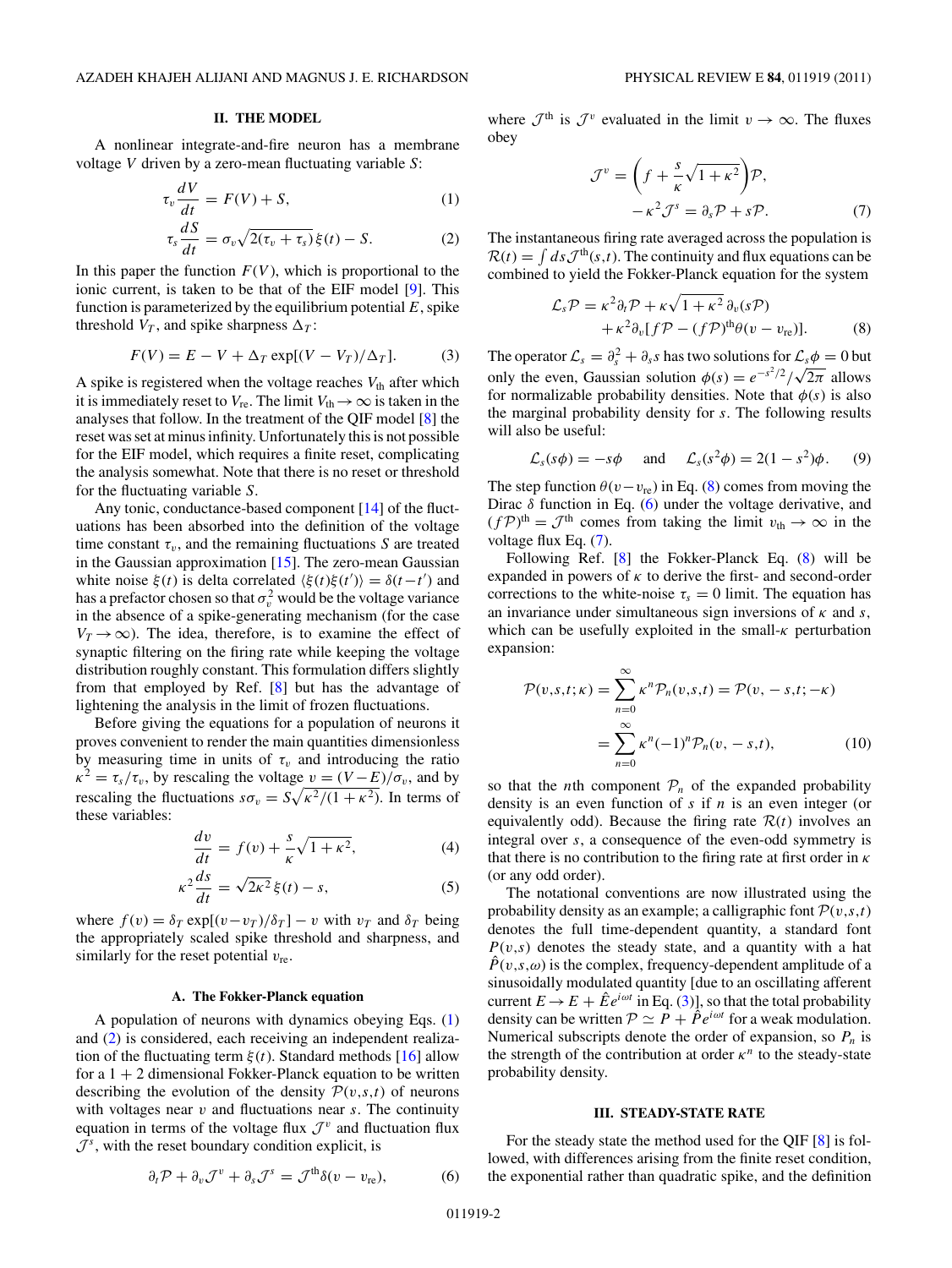<span id="page-2-7"></span><span id="page-2-6"></span><span id="page-2-0"></span>of the fluctuation amplitude in Eq. [\(5\)](#page-1-7). As it will be convenient to take moments with respect to powers of  $s$  of various quantities, the notation  $\{s^m\} = \int ds s^m P(v,s)$  is introduced where  $\{1\} = \int ds P(V, s)$  is the marginal distribution for the voltage. Integrating the continuity equation over  $s$ , substituting for  $J^{\nu}$ , and integrating voltage over  $-\infty \rightarrow \nu$  yields

$$
f\{1\} + \frac{\sqrt{1 + \kappa^2}}{\kappa} \{s\} = R \theta(v - v_{\text{re}}),
$$
 (11)

<span id="page-2-8"></span><span id="page-2-2"></span><span id="page-2-1"></span>where  $R = \int ds J^{th}$  is the steady-state rate. Multiplying the Fokker-Planck Eq. [\(8\)](#page-1-3) in the steady state by s and integrating over the full range of s yields

$$
\{s\} = -\kappa \sqrt{1 + \kappa^2} \partial_v \{s^2\} + \kappa^2 \partial_v [f\{s\} - (f\{s\})^{\text{th}} \theta(v - v_{\text{re}})].
$$
 (12)

<span id="page-2-5"></span>Combining  $(11)$  and  $(12)$  yields the equation

$$
R \theta(v - v_{\rm re}) = f\{1\} - (1 + \kappa^2) \partial_v \{s^2\} - \kappa \sqrt{1 + \kappa^2} \partial_v [f\{s\} - (f\{s\})^{\text{th}} \theta(v - v_{\rm re})],
$$
\n(13)

which is now used to derive the corrections to the density and rates order-by-order in  $\kappa$ .

# **A. Zeroth-order solution**

<span id="page-2-9"></span><span id="page-2-3"></span>The Fokker-Planck Eq. [\(8\)](#page-1-3) at zero order in  $\kappa$  gives  $\mathcal{L}_s P_0 = 0$ implying that the distribution factorizes  $P_0(v,s) = \phi(s)Q_0(v)$ , where  $\phi(s)$  is the unit-variance Gaussian previously identified and  $Q_0 = \{1\}_0$  is the marginal steady-state voltage distribution. From this, it must be that  $\{s^2\}_0 = Q_0$  also, and so Eq. [\(13\)](#page-2-2) yields

<span id="page-2-10"></span>to give

$$
(f - \partial_v)Q_0 = R_0 \theta(v - v_{\rm re})
$$

$$
Q_0 = R_0 \int_v^{\infty} dv' e^{-\int_v^{v'} dv'' f(v'')} \theta(v' - v_{\rm re}), \tag{14}
$$

which is the familiar form [\[9\]](#page-8-4) for the white-noise case. The firing rate  $R_0$  can be extracted by applying the normalization condition  $\int dv Q_0 = 1$ .

#### **B. First-order solution**

Equation [\(8\)](#page-1-3) requires that  $\mathcal{L}_s P_1 = s \partial_v P_0$ . There can be no complementary function of the form  $\phi(s)Q_1(v)$  to the solution of this equation because  $P_1(v,s)$  is an odd function of s. So using result [\(9\)](#page-1-8) the first-order density is  $P_1 = -s\phi \partial_v Q_0$ . Additionally, because  $P_1$  is odd in s there is no contribution to the firing rate, so  $R_1 = 0$ .

# **C. Second-order solution**

<span id="page-2-4"></span>On evaluating Eq. [\(8\)](#page-1-3) at order  $\kappa^2$ , substituting for  $P_1$  in terms of  $Q_0$ , and making use of the differential Eq. [\(14\)](#page-2-3) for  $Q_0$ , the second-order Fokker-Planck equation reduces to  $\mathcal{L}_s P_2$  =  $(1-s^2)\partial_v^2 P_0$ . Applying the second result from equation set [\(9\)](#page-1-8) gives a general solution of the form

$$
P_2 = \phi Q_2 + \phi \frac{s^2}{2} \partial_v^2 Q_0.
$$
 (15)

It remains to derive an equation for the complementary solution  $Q_2(v)$ . The zero and second moments of Eq. [\(15\)](#page-2-4) with respect to s are

$$
\{1\}_2 = Q_2 + \tfrac{1}{2}\partial_v^2 Q_0 \quad \text{and} \quad \{s^2\}_2 = Q_2 + \tfrac{3}{2}\partial_v^2 Q_0. \quad (16)
$$

So  $\{1\}_2 = \{s^2\}_2 - \partial_y^2 Q_0$ , which can be substituted into Eq. [\(13\)](#page-2-2) evaluated at order  $\kappa^2$ :

$$
(f - \partial_v)\lbrace s^2 \rbrace_2 = R_2\theta(v - v_{\rm re}) + (\partial_v Q_0)(1 - \partial_v f)
$$

$$
- \frac{R_0}{\delta_T}\delta(v - v_{\rm re}), \tag{17}
$$

where the results  $\{s^2\}_0 = Q_0$ ,  $\{s\}_1 = -\partial_v Q_0$ , and  $(f \partial_v Q_0)^{\text{th}} = -R_0/\delta_T$  in the limit  $v_{\text{th}} \to \infty$  have all been used. This equation can be tidied up further by moving the Heaviside function and part of the Dirac delta function under the  $(f - \partial_v)$  operator by using the relation  $(f - \partial_v)Q_0 = R_0\theta(v - v_{\text{re}})$  and its voltage derivative. The resulting equation

$$
(f - \partial_v)(\{s^2\}_2 - R_2 Q_0/R_0 + \partial_v Q_0/\delta_T)
$$
  
=  $\partial_v Q_0 - (\partial_v f)(\partial_v Q_0 + Q_0/\delta_T)$  (18)

can be solved and integrated from  $-\infty \rightarrow v$  to yield

$$
\{s^2\}_2 = \frac{R_2}{R_0}Q_0 - \frac{\partial_v Q_0}{\delta_T} + \int_v^\infty dv' e^{-\int_v^{v'} du f(u)} \times \left[\partial_v Q_0 - \left(\partial_v Q_0 + \frac{Q_0}{\delta_T}\right) \partial_v f\right].
$$
 (19)

The variance of  $s$  is unity and fully accounted for at zero order; therefore  $\int dv{s^2}_{2} = 0$ . Using this result, and the facts that the full-range voltage integral of  $Q_0$  is unity and the same integral of  $\partial_{v}Q_0$  is zero, means that integrating [\(19\)](#page-2-5) over voltage gives the second-order contribution to the steady-state rate  $R_2$  as the double integral

$$
R_0 \int_{-\infty}^{\infty} dv \int_{v}^{\infty} dv' e^{-\int_{v}^{v'} du f(u)} \left[ \left( \partial_{v} Q_0 + \frac{Q_0}{\delta_T} \right) \partial_{v} f - \partial_{v} Q_0 \right].
$$
\n(20)

From the second of equation set  $(16)$   $Q_2$  can be found, which in turn yields the second-order contribution to the probability density

$$
P_2 = \phi \left[ \frac{R_2}{R_0} Q_0 - \frac{\partial_v Q_0}{\delta_T} + \frac{1}{2} (s^2 - 3) \partial_v^2 Q_0 \right] + \phi \int_v^{\infty} dv' e^{-\int_v^{v'} du f(u)} \left[ \partial_v Q_0 - \left( \partial_v Q_0 + \frac{Q_0}{\delta_T} \right) \partial_v f \right].
$$
\n(21)

Threshold Integration [\[13\]](#page-8-0) provides an efficient method for solving Eq.  $(17)$  or  $(18)$  numerically. In general this is a much more convenient way of arriving at the rate  $R_2$  or the function  $\{s^2\}_2$  than numerically evaluating the integrals (see the Appendix for details).

### **D. Limit of frozen fluctuations**

Finally, the limiting result for  $\kappa \to \infty$  will be derived following the method used in Ref. [\[6\]](#page-8-1). Starting with the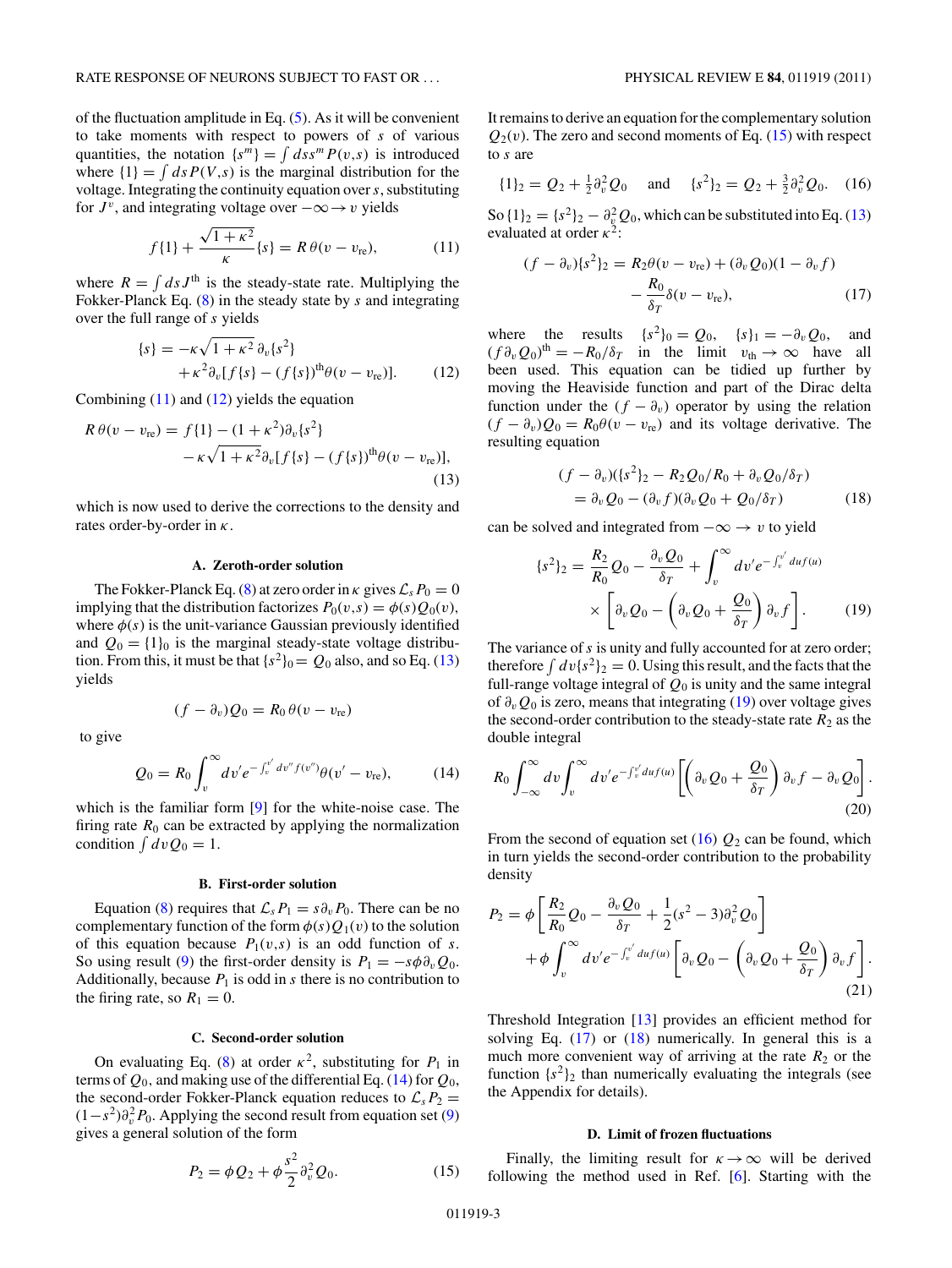Fokker-Planck Eq. [\(8\)](#page-1-3) and remembering that now  $\kappa^{-1}$  is the small parameter, the zero-order equation is

$$
(s+f)P_{\infty} = (fP_{\infty})^{\text{th}}\theta(v-v_{\text{re}}),\tag{22}
$$

<span id="page-3-2"></span>where, with a minor abuse of notation, the  $\infty$  subscript corresponds to the case where  $\kappa \to \infty$ . The joint probability density can be written as  $P_{\infty}(v,s) = P_{\infty}(v|s)\phi(s)$ , where, because the fluctuations are effectively frozen from the point of view of the voltage variable,  $P_{\infty}(v|s) = P_{\text{det}}$  is the voltage density for a deterministic neuron with constant input s obeying  $\dot{v} = f(v) + s$ . If s is below the critical value  $s_c$  =  $v_T - \delta_T$  for the EIF model [\[9\]](#page-8-4) the neuron does not fire and its density is the Dirac delta function  $\delta(v - v_s)$ , where  $v_s$  is the stable fixed point of the equation  $s + f(v_s) = 0$ . Above the critical drive  $s_c$  the probability density and firing rate  $R_{\text{det}}$  are

$$
P_{\text{det}} = \frac{R_{\text{det}}\theta(v - v_{\text{re}})}{f + s} \quad \text{with} \quad R_{\text{det}} = \frac{1}{\int_{v_{\text{re}}}^{\infty} \frac{dv}{f + s}}. \tag{23}
$$

<span id="page-3-0"></span>Hence  $(f P_{\infty})^{\text{th}} = \theta(s - s_c) \phi(s) R_{\text{det}}$ , and the firing rate in the frozen limit must be

$$
R_{\infty} = \int_{-\infty}^{\infty} (f P_{\infty})^{\text{th}} ds = \int_{s_c}^{\infty} ds \phi(s) R_{\text{det}}(s). \tag{24}
$$

<span id="page-3-1"></span>This form is intuitive because it represents a weighted average of deterministic firing rates over the distribution of  $s$ . It is identical to a form previously found for the LIF [\[6\]](#page-8-1) and, as noted in Ref. [\[17\]](#page-8-10), also generalizes to non-Gausssian distributed frozen fluctuations. In this limit of slow noise, therefore, the original homogeneous, stochastic system becomes identical to a heterogeneous population of deterministic neurons, some of which are quiescent, whereas others are spiking regularly with

#### **E. Summary for the steady state**

a variety of fixed periods.

The results for fast and slow fluctuations are compared for an example EIF model in Fig. [1.](#page-3-1) Figure  $1(A)$  $1(A)$  shows the steady-state firing rate for the white-noise [green, Eq. [\(14\)](#page-2-3)] and frozen-noise  $[red, Eq. (24)]$  $[red, Eq. (24)]$  $[red, Eq. (24)]$  limits demonstrating a surprisingly close agreement for what are very different systems. The fast-noise expansion  $R_0 + \kappa^2 R_2$ , with  $\tau_s = 2$  ms [black line, Eq.  $(20)$  for  $R_2$ ], is also provided and compared to Monte Carlo simulations (black symbols). Two examples are chosen: (i) a suprathreshold-firing regime and (ii) a subthreshold-firing regime with the corresponding probability densities for the white and frozen limits provided as insets in the same panel. The agreement between the densities for the two limits in the subthreshold regime is a direct consequence of the choice of noise amplitude in Eq. [\(2\)](#page-1-2) that ensures that the variance of the voltage is filter-constant independent as long as the voltage dynamics are not too strongly affected by the exponential term in Eq. [\(1\)](#page-1-2). A similar argument for the suprathreshold regime accounts for why, in this case, there is more of a discrepancy



FIG. 1. (Color online) Steady state of the EIF model subject to filtered noise. (A) Steady-state rate for white-noise [green line, Eq. [\(14\)](#page-2-3)], fast-noise expansion  $R_0 + \kappa^2 R_2$  with  $\tau_s = 2$  ms [black line, Eq. [\(20\)](#page-2-9) for  $R_2$ ], deterministic [blue line, Eq. [\(23\)](#page-3-2)] and frozen-noise [red line, Eq. [\(24\)](#page-3-0)] cases. Insets show the probability distributions for two example firing regimes: (i) suprathreshold with  $E = -52$  mV and (ii) subthreshold with  $E = -58$  mV for white and frozen limits. Note the discontinuity at  $V = V_{\text{re}} = -60$  mV for the frozen-noise limits. The Gaussian distributions (blue dashed lines) correspond to  $\phi$  used in Eq. [\(24\)](#page-3-0) for the two examples. (Bi) The variation of the steady-state rate with the ratio  $\tau_s/\tau_v$  on a logarithmic scale for the suprathreshold firing regime example. (Ci) Detail of the same for small  $\tau_s/\tau_v$  on a linear scale. The fast-noise expansion (black line) is compared with simulations (symbols) and agrees well up to  $\tau_s \approx 2$  ms (black symbol). (Bii) and (Cii) Corresponding curves for the subthreshold firing regime example (ii). Insets to B and C show example voltage trajectories for white and frozen limits. Other parameters chosen were  $\tau = 20$  ms,  $V_{\text{re}} = -60$  mV,  $V_{\text{th}} = 0$  mV,  $\Delta_T = 3$  mV,  $V_T = -53$  mV, and  $\sigma = 4$  mV.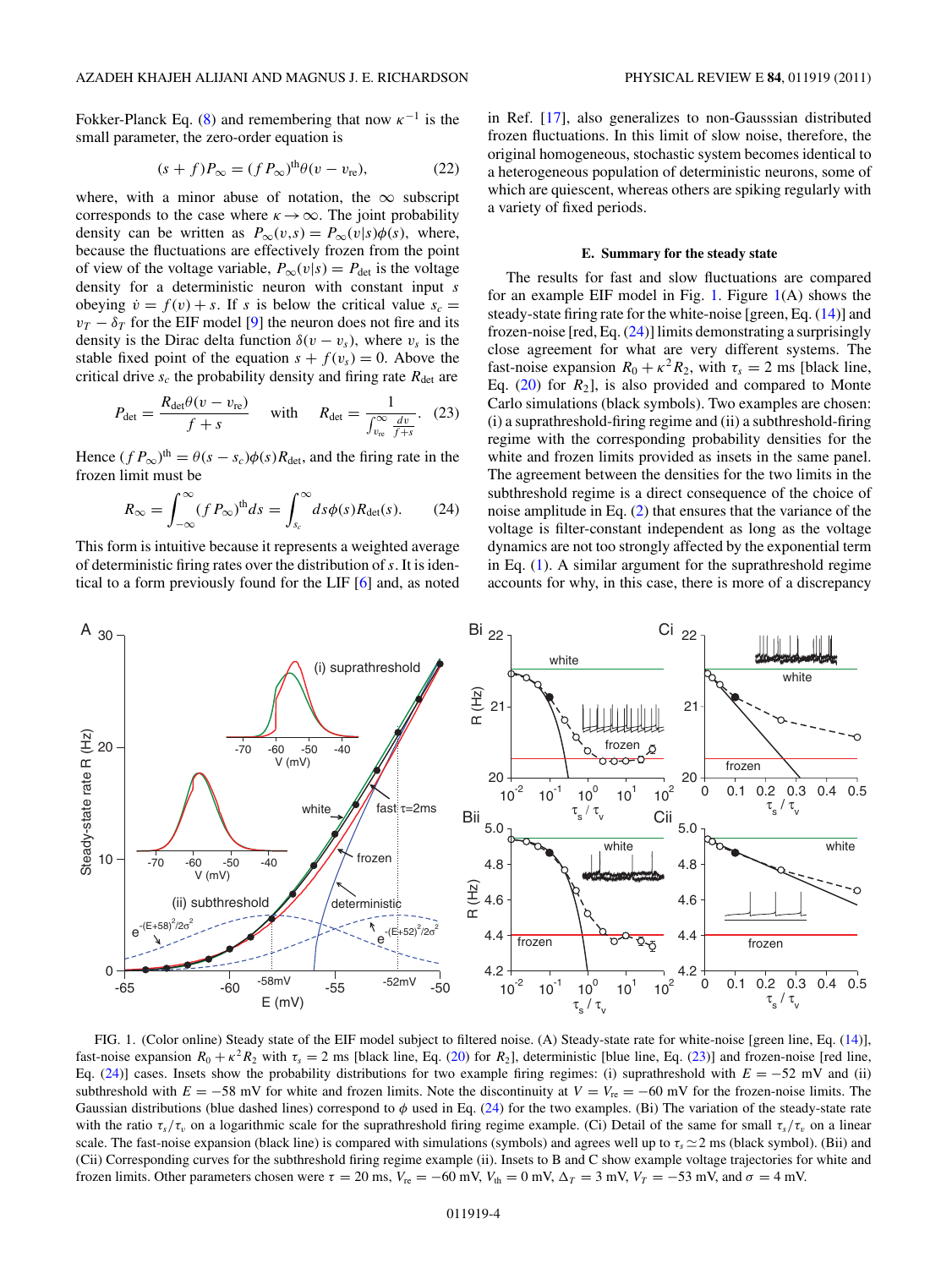<span id="page-4-5"></span><span id="page-4-1"></span>between the white and frozen limits: In this regime the neuron spends more time at depolarized voltages. It can be further noted that the densities for frozen noise (red curves) show jump discontinuities at  $V = V_{\text{re}}$ . This feature is also present in the fast-fluctuation expansion Eq.  $(21)$  in the derivative terms acting on  $Q_0$ . The deterministic firing rate [blue line, Eq. [\(23\)](#page-3-2)] and Gaussian distributions for the suprathreshold and subthreshold examples [blue dashed lines,  $\phi(s)$  in Eq. [\(24\)](#page-3-0)] used in the construction for the frozen rate Eq.  $(24)$  are also provided (the amplitudes are arbitrary).

<span id="page-4-0"></span>Figures  $1(b)$  and  $1(c)$  examine the agreement between the second-order fast-fluctuation expansion [\(20\)](#page-2-9) and Monte Carlo simulations for the suprathreshold and subthreshold firingregime examples (i) and (ii). The expansion at this order is linear in the ratio of time constants  $\kappa^2 = \tau_s/\tau_v$  and provides a good agreement when  $\kappa^2 = 0.1$  corresponding to the scale  $\tau_s = 2$  ms for fast AMPA excitatory synapses (black symbol). Simulations indicate that for the parameters chosen here the steady-state rates for slow filter constants become close to the frozen limit around  $\tau_s \sim 10 \tau_v$ .

## **IV. FIRING-RATE RESPONSE**

<span id="page-4-6"></span>The firing-rate response to a weak sinusoidally modulated current is now considered by adding a term  $\hat{\epsilon}e^{i\omega t}$  to the righthand side of the scaled voltage Eq. [\(4\)](#page-1-7). The linear response at the population level will feature induced modulations in the probability density  $\mathcal{P} = P + \hat{P}e^{i\omega t}$  and the firing rate  $R = R + \hat{R}e^{i\omega t}$ , where both  $\hat{P}$  and  $\hat{R}$  are proportional to  $\hat{\epsilon}$ . In the presence of white-noise analytical solutions to the firing-rate modulation have been derived for the leaky IF model [\[18\]](#page-8-11) in terms of hypergeometric functions. For general nonlinear IF neurons analytical forms are not available; however, a Threshold Integration scheme [\[13\]](#page-8-0) exists that provides exact numerical solutions for the modulated quantities in the presence of white noise. This integration scheme will now be generalized to the treatment of weakly filtered fluctuations. The approach is analogous to that taken for the steady state with the principal difference being that, at each order, there is an additional differential equation for the net voltage flux that needs to be solved simultaneously with the one for the probability density.

<span id="page-4-7"></span><span id="page-4-3"></span><span id="page-4-2"></span>At the linear level in  $\hat{\epsilon}$  the continuity equation for the amplitudes of the modulated probability densities and fluxes is

$$
i\omega\hat{P} + \partial_v\hat{J}^v + \partial_s\hat{J}^s = \hat{J}^{\text{th}}\delta(v - v_{\text{re}}). \tag{25}
$$

<span id="page-4-9"></span><span id="page-4-8"></span><span id="page-4-4"></span>For a current modulation  $\hat{\epsilon}e^{i\omega t}$  in Eq. [\(4\)](#page-1-7) the corresponding flux equations, to linear order in  $\hat{\epsilon}$ , are

$$
\hat{J}^v = \left(f + \frac{s}{\kappa}\sqrt{1+\kappa^2}\right)\hat{P} + \hat{\epsilon}P \text{ and } -\kappa^2 \hat{J}^s = \partial_s \hat{P} + s\hat{P}.
$$
 (26)

Integrating the continuity equation and the voltage flux equations over s generates two equations coupled by the net voltage flux  $\hat{J} = \int ds \hat{J}^v$ :

$$
\hat{R}\delta(v - v_{\rm re}) = i\omega\{\hat{1}\} + \partial_v\hat{J},\tag{27}
$$

$$
\hat{J} = f\{\hat{1}\} + \frac{\sqrt{1 + \kappa^2}}{\kappa} \{\hat{s}\} + \hat{\epsilon}\{1\}.
$$
 (28)

Note that at the analogous stage in the steady-state calculation Eq. [\(11\)](#page-2-0) only one equation was required. Equations [\(25\)](#page-4-2) and [\(26\)](#page-4-3) together yield the modulated Fokker-Planck equation

$$
\mathcal{L}_s \hat{P} = \kappa^2 i \omega \hat{P} + \kappa \sqrt{1 + \kappa^2} \partial_v (s \hat{P}) \n+ \kappa^2 \partial_v [\hat{\epsilon} P + f \hat{P} - (f \hat{P})^{\text{th}} \theta (v - v_{\text{re}})]
$$
\n(29)

from which the modulated moment  $\{\hat{s}\}\$ can be derived:

$$
\{\hat{s}\} = -\kappa^2 i\omega\{\hat{s}\} - \kappa\sqrt{1+\kappa^2} \partial_v \{\hat{s}^2\} + \kappa^2 \partial_v [\hat{\epsilon}\{s\} + f\{\hat{s}\} - (f\{\hat{s}\})^{\text{th}} \theta(v - v_{\text{re}})]
$$
 (30)

which can be substituted into [\(28\)](#page-4-4)

$$
\hat{J} = f\{\hat{1}\} + \hat{\epsilon}\{1\} - \kappa\sqrt{1 + \kappa^2} i\omega\{\hat{s}\} - (1 + \kappa^2)\partial_v\{\hat{s}^2\} - \kappa\sqrt{1 + \kappa^2}\partial_v[\hat{\epsilon}\{s\} + f\{\hat{s}\} - (f\{\hat{s}\})^{\text{th}}\theta(v - v_{\text{re}})].
$$
\n(31)

Equations  $(27)$ ,  $(29)$ , and  $(31)$  are sufficient to generate pairs of equations that can be solved numerically order by order in  $\kappa$ .

#### **A. Zeroth-order solution**

The Fokker-Planck Eq. [\(29\)](#page-4-5) at zero order in  $\kappa$  is  $\mathcal{L}_s \hat{P}_0 = 0$ so  $\hat{P}_0 = \phi \hat{Q}_0$  and from [\(27\)](#page-4-4), [\(31\)](#page-4-1)

$$
\hat{R}_0 \delta(v - v_{\rm re}) = i\omega \hat{Q}_0 + \partial_v \hat{J}_0, \tag{32}
$$

$$
\hat{J}_0 = (f - \partial_v)\hat{Q}_0 + \hat{\epsilon}\hat{Q}_0,\tag{33}
$$

which are equivalent to the white-noise case [\[19\]](#page-8-12) as expected and solvable by Threshold Integration [\[13\]](#page-8-0) with details given in the Appendix.

#### **B. First-order solution**

From Eq. [\(29\)](#page-4-5) the first-order solution obeys  $\mathcal{L}_s \hat{P}_1 = s \partial_v \hat{P}_0$ and following similar arguments used for the steady state  $\hat{P}_1 = -s\phi\partial_v\tilde{Q}_0.$ 

# **C. Second-order solution**

On substitution of  $\hat{P}_0$  and  $\hat{P}_1$ , the modulated Fokker-Planck equation at second order can be written

$$
\mathcal{L}_s \hat{P}_2 = i \omega \phi \hat{Q}_0 + \phi \partial_v [f \hat{Q}_0 + \hat{\epsilon} Q_0 - \hat{R}_0 \theta (v - v_{\rm re})] \n- s^2 \phi \partial_v^2 \hat{Q}_0.
$$
\n(34)

The first four terms (those not proportional to  $s^2$ ) also appear in the zeroth-order Eqs.  $(32)$  and  $(33)$ . This allows Eq.  $(34)$  to be reduced to  $\mathcal{L}_s \hat{P}_2 = (1 - s^2) \partial_v^2 \hat{P}_0$  and so, following arguments used earlier for the steady state,  $\hat{P}_2 = \phi \hat{Q}_2 + \phi s^2 \partial_v^2 \hat{Q}_0 / 2$ , where  $\hat{Q}_2$  remains to be found. Using relations analogous to those in Eq. [\(16\)](#page-2-6) the result  $\{\hat{s}^2\}_2 = \{\hat{1}\}_2 + \partial_v^2 \hat{Q}_0$  can be shown to hold also for the modulated quantities. This can be used, together with Eqs.  $(27)$  and  $(31)$ , to derive the following two equations:

$$
\hat{R}_2 \delta(v - v_{\rm re}) = i\omega \{\hat{s}^2\}_2 + \partial_v \hat{J}_2 - i\omega \partial_v^2 \hat{Q}_0, \qquad (35)
$$

$$
\hat{J}_2 = (f - \partial_v) \{ \hat{s}^2 \}_2 + \hat{\epsilon} \{ s^2 \}_2 \n+ (\partial_v \hat{Q}_0)(\partial_v f - 1 + i\omega) + \frac{\hat{R}_0}{\delta_T} \delta(v - v_{\text{re}}),
$$
\n(36)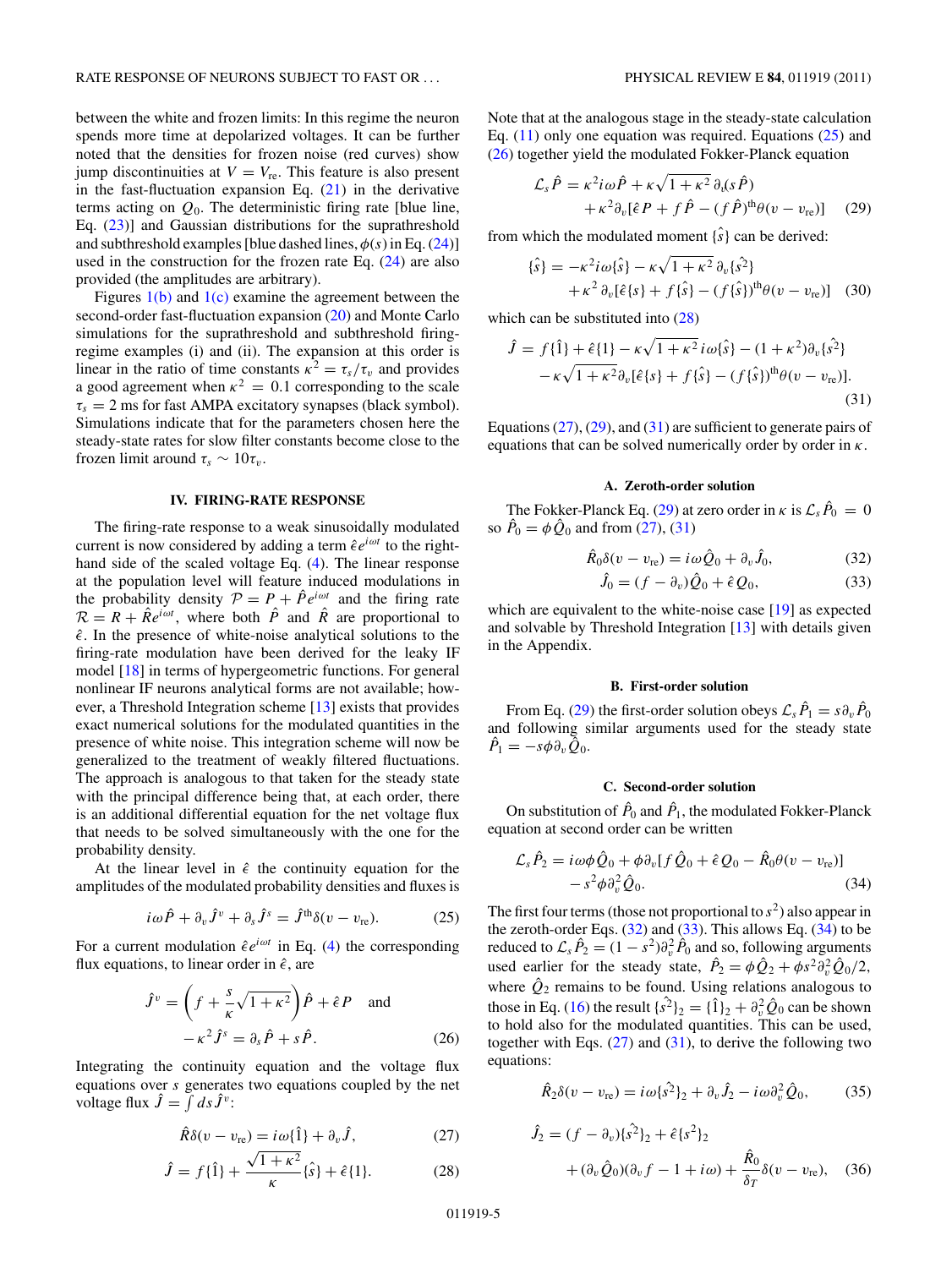<span id="page-5-3"></span><span id="page-5-0"></span>that together constitute the generalization of Eq. [\(17\)](#page-2-7) to sinusoidal modulations. These simultaneous equations for  $\{s^2\}_2$ and  $\hat{J}_2$  can be solved using the Threshold Integration scheme by resolving them into two subpairs: One pair proportional to  $\hat{R}_2$  that takes care of the boundary conditions, and one pair that accounts for all inhomogeneous terms. Once these subsolutions have been derived a normalization condition can be applied to extract  $\hat{R}_2$  (see the Appendix for details).

# **D. Limit of frozen fluctuations**

The Fokker-Planck Eq. [\(29\)](#page-4-5) in the limit  $\kappa \to \infty$  is

<span id="page-5-2"></span>
$$
i\omega \hat{P}_{\infty} + \partial_v [(s+f)\hat{P}_{\infty} + \hat{\epsilon} P_{\infty}] = (f\hat{P}_{\infty})^{\text{th}} \delta(v - v_{\text{re}}). \quad (37)
$$

The solutions can be separated into the form  $\hat{P}_{\infty}(v,s) =$  $\hat{P}_{\infty}(v|s)\phi(s)$ , where  $\hat{P}_{\infty}(v|s) = \hat{P}_{\text{det}}$  is the modulated density for the deterministic system with a constant current  $s$  with a rate  $\hat{R}_{\text{det}} = (f \hat{P}_{\infty}(v | s))^{\text{th}}$ . The total modulated rate therefore takes the form

$$
\hat{R}_{\infty} = \int_{s_c}^{\infty} ds \phi(s) \hat{R}_{\text{det}}(s), \tag{38}
$$

<span id="page-5-1"></span>where  $s_c$  is the critical current below which the neuron does not fire. The interpretation of the homogeneous stochastic population becoming identical to a heterogeneous deterministic population, in this limit, holds also for the firing-rate response. The deterministic rate modulation, from the solution of Eq. [\(37\)](#page-5-0), is

$$
\hat{R}_{\text{det}} = \frac{\hat{\epsilon} \, i \omega R_{\text{det}}}{e^{i \omega/R_{\text{det}}} - 1} \int_{v_{\text{re}}}^{\infty} \frac{dv}{(f+s)^2} \exp\left(i \omega \int_{v_{\text{re}}}^{v} \frac{dv}{f+s}\right). \tag{39}
$$

This is the generalization to the EIF of the early result [\[20\]](#page-8-4) for the leakless integrate-and-fire model. Note that the denominator vanishes when the modulation frequency is a multiple of the deterministic steady-state rate, leading to an infinite series of divergences in the deterministic rate response [see inset to Figs.  $2(Ai-ii)$  $2(Ai-ii)$ ].

# **E. Summary for the firing-rate response**

The results for the rate modulation of a population of EIF neurons, receiving modulated current in the presence of filtered fluctuations, are summarized in Fig. [2.](#page-5-1) Figures  $2(Ai)$  $2(Ai)$  and  $2(Aii)$ plot the amplitude of the firing-rate response as a function of the modulation frequency  $\omega/2\pi$  for the suprathreshold (i) and subthreshold (ii) examples from Fig. [1.](#page-3-1) It is again striking how closely the white-noise [green lines, Eqs. [\(32\)](#page-4-6) and [\(33\)](#page-4-6)]



FIG. 2. (Color online) Firing-rate response of the EIF model subject to filtered noise. (Ai) Rate-modulation amplitude for the suprathreshold firing-regime example (i) from Fig. [1](#page-3-1) showing the limits of white noise [green, Eqs. [\(32\)](#page-4-6) and [\(33\)](#page-4-6)] and frozen noise [red, Eq. [\(38\)](#page-5-2)], and the fast-noise expansion  $\hat{R}_0 + \kappa^2 \hat{R}_2$  [black, Eqs. [\(35\)](#page-4-8) and [\(36\)](#page-4-9) for  $\hat{R}_2$ ] for  $\tau_s = 2$  ms compared to simulations (symbols). The inset shows three values of the integrand  $\phi(s)\hat{R}_{\text{det}}$  in Eq. [\(38\)](#page-5-2) with s corresponding to  $E = -55$ ,  $-54$ ,  $-53$  mV (magenta, blue and indigo lines) for the Gaussians in Figs. [1\(](#page-3-1)A) (Bi) and (Ci) Rate response at 5 Hz modulation for a range of filtering  $\kappa^2 = \tau_s/\tau_v$  on logarithmic and linear scales for the suprathreshold case with the fast-noise expansion compared to simulations. (Aii–Cii) Same data but for the subthreshold example from Fig. [1.](#page-3-1) The modulation strength was  $\hat{E} = 1$  mV with all other parameters provided in the caption to Fig. 1.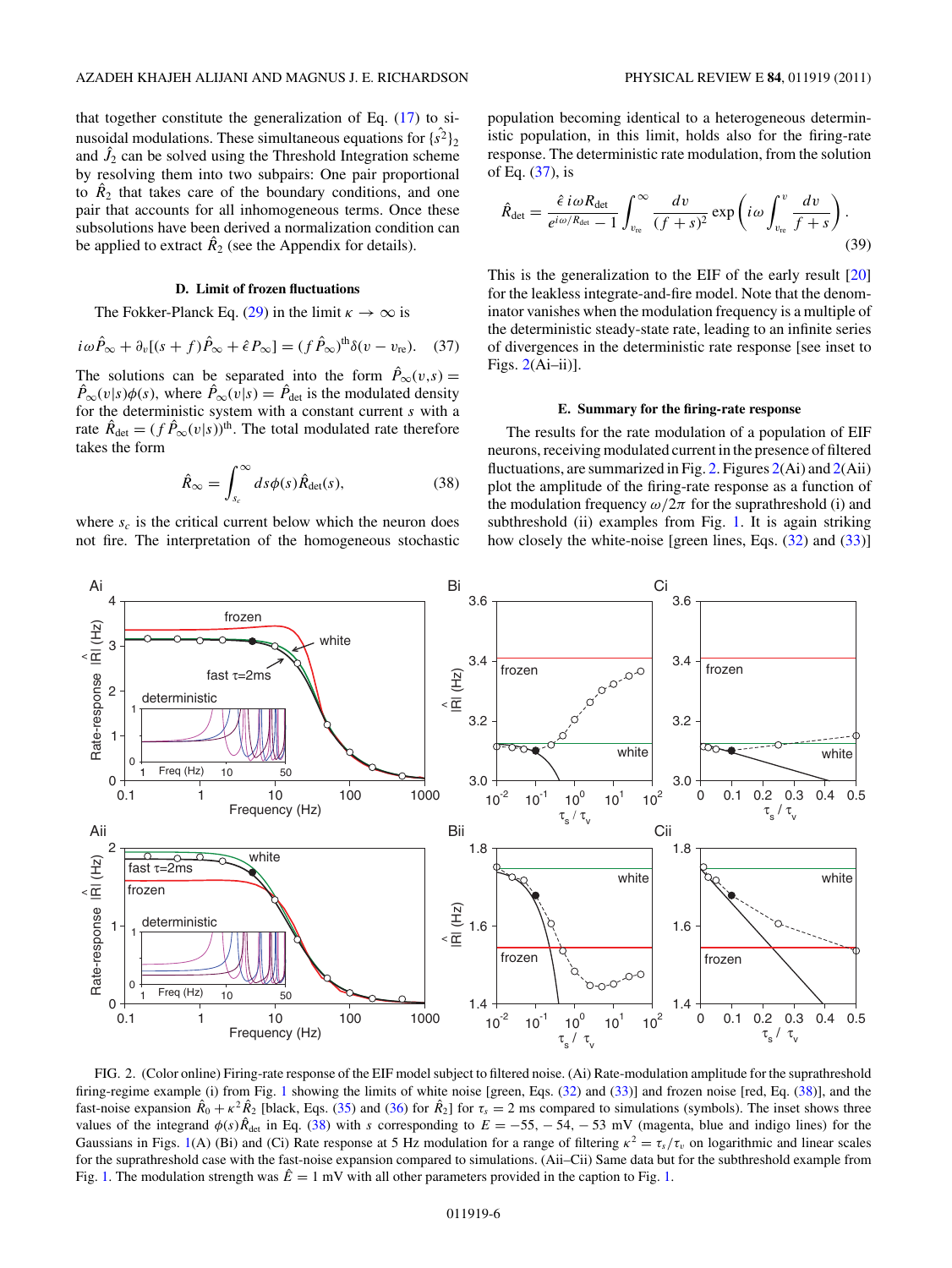and frozen-noise [red lines, Eq. [\(38\)](#page-5-2)] limits agree. At low modulation frequencies  $\left($  < 10 Hz) this similarity is a consequence of the close agreement for the steady state because the firing-rate response at low frequencies is proportional to the gradient of the steady-state rate  $dR/dE$ . At high frequencies (>100 Hz) the amplitude of the rate response is determined by the EIF spike dynamics [\[9\]](#page-8-4) and converges to  $R/i\omega\tau_v\Delta_T$ , per unit modulation amplitude, regardless of the fluctuation time scale. This result can be rederived here from Eqs.  $(27)$  and  $(28)$ , which yields  $\{1\} = -\hat{\epsilon}\partial_{\nu}\{1\}/i\omega$  in the large  $\omega$  limit, and then using the large v results  $R \simeq f\{1\}$  and  $\hat{R} \simeq f\{\hat{1}\}\$  from Eqs. [\(11\)](#page-2-0) and  $(28)$ . However, this result is less obvious when the case of frozen noise Eq.  $(38)$  is considered, which is equivalent to a heterogeneous network of deterministic neurons. The response of deterministic neurons to modulations Eq. [\(39\)](#page-5-3) features divergences at multiples of the inverse period [see insets in Figs.  $2(Ai)$  $2(Ai)$ –(ii)], and hence the resulting smooth decay of  $1/i\omega$ , as argued from the Fokker-Planck equation, implies a cancellation of these divergences at multiple frequencies. The results of the fast-noise expansion  $\hat{R}_0 + \kappa^2 \hat{R}_2$  [black lines, Eqs. [\(35\)](#page-4-8) and [\(36\)](#page-4-9) for  $\hat{R}_2$ ] are compared with simulations for filtered fluctuations ( $\tau_s = 2$  ms) corresponding to fast AMPA synapses and shown to provide a good account for both suprathreshold and subthreshold examples. The quality of the fast-noise expansion is further examined in Figs. [2\(](#page-5-1)B)–(Ci–ii) for a fixed modulation frequency of 5 Hz (chosen to be near that of theta rhythms seen in cortical and subcortical structures) over a range of filtering time constants  $\kappa^2 = \tau_s/\tau_v$  showing a linear response at small  $\tau_s$  as expected by this second-order expansion. For the examples presented here, the variation in the modulated amplitude as a function of filtering time constant for a range spanning four orders of magnitude was small—less than 15%.

# **V. DISCUSSION**

<span id="page-6-0"></span>We have analyzed the firing dynamics of the EIF model subject to white, fast, or frozen fluctuations. Our results generalize previous analyses of the effects of filtered inputs on the steady-state rate of LIF  $[2,5,6]$  $[2,5,6]$  $[2,5,6]$  and QIF  $[8]$  neurons, and we extended the methodology further to examine the firing-rate dynamics under weak sinusoidally modulated afferent drive. A perturbative solution of the  $1 + 2$  dimensional Fokker-Planck equation allowed for the steady-state and firing-rate response to be derived analytically in a power series of the ratio of filtering to membrane time constants  $\kappa = \sqrt{\tau_s/\tau_v}$ , with the expansion to second-order agreeing well with simulations at the physiologically relevant time scale of excitatory AMPA synapses  $\tau_s = 2$  ms.

However, taking a more broad view, a clear result of the study was the insensitivity of the firing rate to the time scale of filtering, if the amplitude of the fluctuations was varied so that the voltage distribution was more-or-less constant. The result is surprising given that the states of the populations are very different when subject to fast or frozen noise. For fast noise the population comprises homogeneous neurons firing stochastically, whereas for frozen noise the population is heterogeneous, featuring some silent neurons and others firing regularly with a distribution of fixed rates. That the low frequency of the firing-rate response was relatively similar

cases for both subthreshold and suprathreshold regimes) is a consequence of the relation between the low-frequency rate response and the gradient of the steady-state rate versus resting potential curve. More remarkable is the agreement at high-frequency modulation. Though it has been shown from an analysis of the Fokker-Planck equation that any colored noise will lead to the same high-frequency asymptotics of  $1/i\omega$  for the EIF [\[9\]](#page-8-4), when taken to the extreme of frozen fluctuations this result asserts a complex cancellation of the divergent peaks in the response of the deterministic neurons comprising the population. It would be interesting to examine the nature of the cancellation of divergences for heterogeneous populations with non-Gaussian distributions of frozen noise for which asymptotics from a Fokker-Planck equation cannot be derived, but a result in terms of a distribution over deterministic neurons Eq. [\(38\)](#page-5-2) can be derived.

(less than 15% difference here between white and frozen

Which neglected biophysical properties would be likely to disturb this similarity between homogeneous stochastic populations and heterogeneous deterministic populations? One feature of juvenile neocortical networks is short-term synaptic dynamics [\[21\]](#page-8-13) such as depression of facilitation. These dynamics are sensitive to the temporal correlations in spike trains and, in the context of a recurrent network, would distinguish between fibers activated at the same typical rates but with different coefficients of variation, such as due to stochastic or deterministic presynaptic neurons. A second, intrinsic neuronal property, that has the potential to break the similarity between fast and frozen fluctuations is the effect of voltage-gated currents. For very slow voltage-gated currents it can be expected that, again, the voltage distribution is the key determinant of the level of activation [\[22\]](#page-8-14). However, rapidly activating currents such as the fast  $[23]$  or slower  $[24,25]$  $[24,25]$  components of the inactivation of the sodium spike-generating current are sensitive to the recent history of voltage dynamics near the action-potential threshold and have been shown to significantly impact the response properties of neurons *in vivo* [\[26\]](#page-8-8). It can be noted that the theoretical framework developed here provides a basis for future studies that aim to examine how EIF neurons with sodium-current inactivation [\[10](#page-8-5)[,27\]](#page-8-9) interact with filtered fluctuations at the level of populations and networks.

## **APPENDIX: THRESHOLD INTEGRATION**

The linearity of the Fokker-Planck equation allows for an efficient numerical scheme to be employed to obtain the steady-state and linear-response solutions [\[13\]](#page-8-0). The method works by resolving the Fokker-Planck equation into the continuity and flux equations: two coupled first-order linear differential equations for the flux and density, respectively. These pairs of equations feature boundary conditions at the threshold and reset that are proportional to an *a priori* unknown ratelike quantity and may also feature inhomogeneous terms. The "trick" of the method is to separate the solution of these two equations into two additional pairs, one pair proportional to the unknown ratelike quantity that will account for the boundary conditions and one pair that accounts for the inhomogeneous terms. These two pairs of solutions are each obtained numerically by integrating backward from a threshold  $V_{\text{th}}$  to a lower bound  $V_{\text{lb}}$ . The resulting two pairs of solutions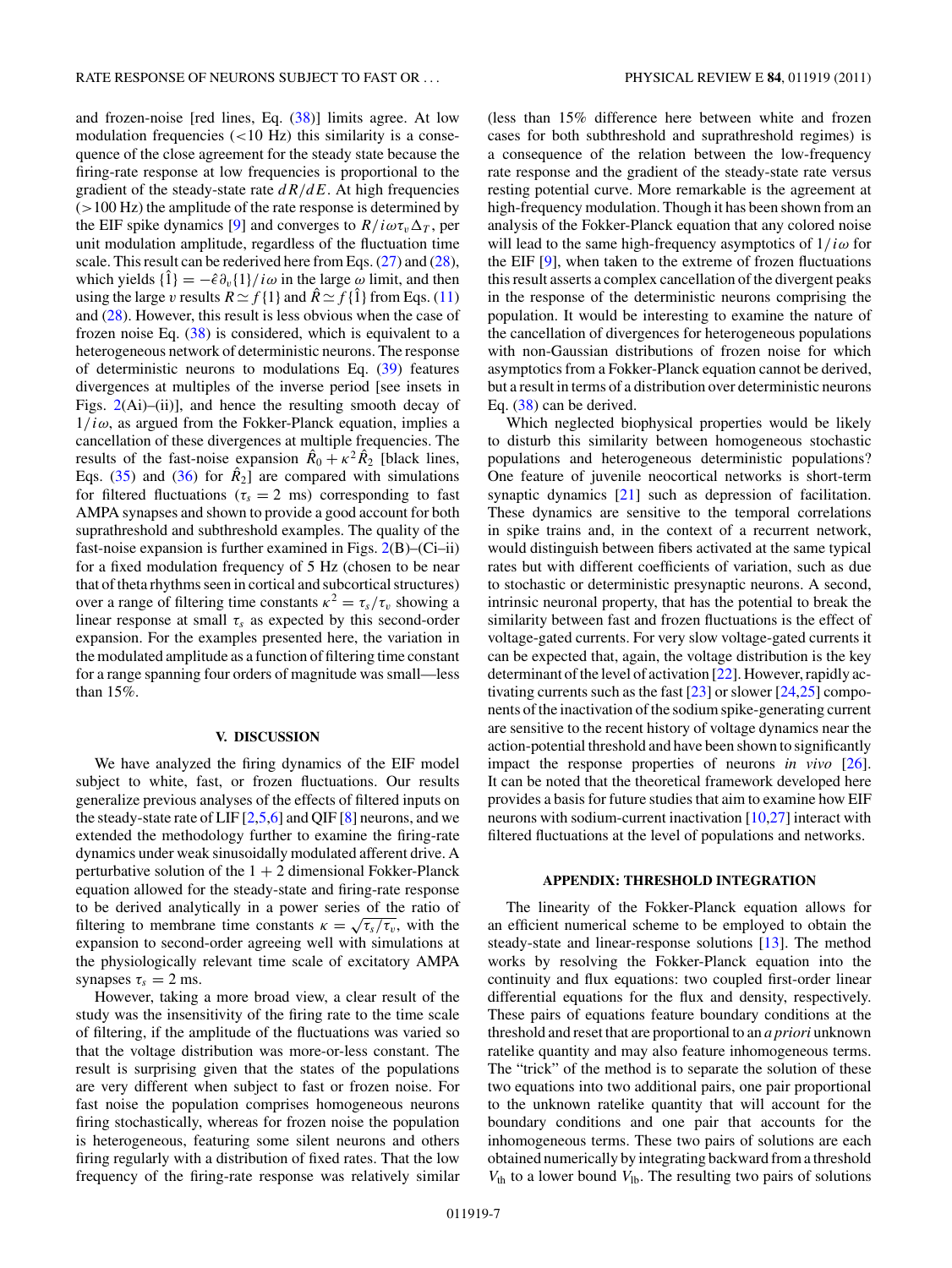are then linearly combined in such a way so as to ensure that probability is normalized, thereby fixing the unknown rate and solving the Fokker-Planck equation. The threshold and lower bound are chosen such that their values do not materially affect the final answer; the values used here were  $V_{\text{th}} = 0$  mV and  $V_{\text{lb}} = -100$  mV. The equations to be solved for each of the cases treated in this paper are first specified with a convenient numerical scheme provided at the end of the Appendix.

#### **1. Zeroth-order steady-state solution**

In this case the differential Eq.  $(14)$  can be solved analytically and the resulting integrals evaluated numerically; however, Threshold Integration provides a more direct route. There is no inhomogeneous term in  $(14)$ , and so the substitution  $Q_0 = R_0 Q_0^R$  is sufficient. The resulting differential equation for  $Q_0^R$  contains no unknowns and can be integrated backward from  $v_{\text{th}}$  down to the lower bound  $v_{\text{lb}}$ . The unknown rate  $R_0$  is then extracted by the normalization condition on the probability density  $Q_0$ , so that  $R_0 = 1 / \int_{v_{\text{lb}}}^{v_{\text{th}}} dv Q_0^R$ .

#### **2. Second-order steady-state solution**

Equation [\(17\)](#page-2-7) for  $\{s^2\}_2$  features a boundary term proportional to  $R_2$  and two inhomogeneous terms. The solution is resolved into two parts  $\{s^2\}_2 = R_2\{s^2\}_2^R + \{s^2\}_2^I$ , where  $\{s^2\}_2^R$ and  $\{s^2\}^I_2$  satisfy

$$
(f - \partial_v) \{ s^2 \}_2^R = \theta(v - v_{\rm re}), \tag{A1}
$$

$$
(f - \partial_v) \{ s^2 \}_2^I = (1 - \partial_v f) \partial_v Q_0 - \frac{R_0}{\delta_T} \delta(v - v_{\rm re}), \quad \text{(A2)}
$$

<span id="page-7-3"></span>which are solved numerically by integrating from threshold to the lower bound  $v_{\text{lb}}$ . Because  $\int dv \{s^2\} = 1$  it must be that  $\int_{v_{\rm lb}}^{v_{\rm th}} dv \{s^2\}_2 = 0$ , and so  $R_2 = -\int_{v_{\rm lb}}^{v_{\rm th}} dv \{s^2\}_2^L / \int_{v_{\rm lb}}^{v_{\rm th}} dv \{s^2\}_2^R$ , which in turn gives the combination of  $\{s^2\}^R_2$  and  $\{s^2\}^I_2$  required to form  $\{s^2\}_2$ .

#### **3. Zeroth-order linear-response solution**

The pair of Eqs. [\(32\)](#page-4-6) and [\(33\)](#page-4-6) for  $\hat{Q}_0$  and  $\hat{J}_0$  feature a boundary term proportional to the unknown  $\hat{R}_0$  and an inhomogeneous term  $\epsilon Q_0$ . Separating the solutions into rate and inhomogeneous terms  $\hat{Q}_0 = \hat{R}_0 \hat{Q}_0^R + \hat{Q}_0^I$  and similarly for  $\hat{J}_0$  gives two pairs of simultaneous differential equations to be solved by integrating down to the lower bound from threshold:

$$
-\partial_v \hat{J}_0^R = i\omega \hat{Q}_0^R - \delta(v - v_{\rm re}), \tag{A3}
$$

$$
(f - \partial_v)\hat{Q}_0^R = \hat{J}_0^R, \tag{A4}
$$

and

$$
-\partial_v \hat{J}_0^I = i\omega \hat{Q}_0^I, \tag{A5}
$$

$$
(f - \partial_v)\hat{Q}_0^I = \hat{J}_0^I - \hat{\epsilon}Q_0.
$$
 (A6)

The modulated flux  $\hat{J}_0 = \hat{R}_0 \hat{J}_0^R + \hat{J}_0^I$  at sufficiently low voltages (at the lower bound, for example) must vanish, and hence  $\hat{R}_0 = -\hat{J}_0^I(v_{\text{lb}})/\hat{J}_0^R(v_{\text{lb}})$ .

# **4. Second-order linear-response solution**

Equations  $(35)$  and  $(36)$  can be solved using the same method used for the zeroth-order case by introducing  $\{\hat{s}^2\}_2 =$  $\hat{R}_2\{\hat{s}^2\}_2^R + \{\hat{s}^2\}_2^I$  and  $\hat{J}_2 = \hat{R}_2\hat{J}_2^R + \hat{J}_2^I$ , which satisfy the two equation pairs

$$
-\partial_v \hat{J}_2^R = i\omega \{\hat{s}^2\}_2^R - \delta(v - v_{\text{re}}), \tag{A7}
$$

$$
(f - \partial_v) {\hat{s}^2}_2^R = \hat{J}_2^R, \tag{A8}
$$

and

$$
-\partial_v \hat{J}_2^I = i\omega \{\hat{s}^2\}_2^I - i\omega \partial_v^2 \hat{Q}_0, \tag{A9}
$$

$$
(f - \partial_v) {\{\hat{s}^2\}}_2^I = \hat{J}_2^I - {\hat{\epsilon}} {\{s^2\}}_2 + (\partial_v \hat{Q}_0)(1 - \partial_v f - i\omega) - \frac{\hat{R}_0}{\delta_T} \delta(v - v_{\text{re}}).
$$
 (A10)

The modulated rate at second order is given by the ratio  $\hat{R}_2 = -\hat{J}_2^I(v_{\text{lb}})/\hat{J}_2^R(v_{\text{lb}}).$ 

## **5. Numerical implementation**

Because of the exponentially large values of the function  $f(v)$  at high voltages it is more convenient to use a slightly modified scheme rather than the standard Euler method for the integration of equations of the form

$$
-(\partial_v X - fX) = H(v). \tag{A11}
$$

By partially integrating this equation between two voltage steps, the following form can be derived:

$$
X_{k-1} = a_k X_k + \Delta b_k H_k
$$

where

$$
a_k = e^{-\Delta f_k} \quad \text{and} \quad b_k = \frac{1 - e^{-\Delta f_k}}{\Delta f_k}.
$$
 (A12)

The voltage integration step is  $\Delta$ , and the  $k = 1 ... n$  superscript implies evaluation at a particular voltage  $v = v_k$  with  $v_n = v_{\text{th}}$  at threshold and  $v_1 = v_{\text{lb}}$  at the lower bound. The boundary conditions at threshold for scaled fluxlike quantities is  $J^R(v_{\text{th}}) = 1$  and  $J^I(v_{\text{th}}) = 0$ , whereas the condition at threshold for quantities  $X$  that obey equations like  $(A12)$  are  $X(v_{\text{th}}) \simeq H(v_{\text{th}})/f(v_{\text{th}})$  because  $f X \gg \partial_v X$ .

- <span id="page-7-2"></span><span id="page-7-1"></span><span id="page-7-0"></span>[1] N. Brunel and S. Sergi, [J. Theor. Biol.](http://dx.doi.org/10.1006/jtbi.1998.0782) **195**, 87 (1998).
- [2] N. Brunel, F. Chance, N. Fourcaud, and L. Abbott, [Phys. Rev.](http://dx.doi.org/10.1103/PhysRevLett.86.2186) Lett. **86**[, 2186 \(2001\).](http://dx.doi.org/10.1103/PhysRevLett.86.2186)
- [3] B. Lindner, Phys. Rev. E **69**[, 022901 \(2004\).](http://dx.doi.org/10.1103/PhysRevE.69.022901)
- [4] J. W. Middleton, M. J. Chacron, B. Lindner, and A. Longtin, Phys. Rev. E **68**[, 021920 \(2003\).](http://dx.doi.org/10.1103/PhysRevE.68.021920)
- [5] R. Moreno, J. de la Rocha, A. Renart, and N. Parga, *[Phys. Rev.](http://dx.doi.org/10.1103/PhysRevLett.89.288101)* Lett. **89**[, 288101 \(2002\).](http://dx.doi.org/10.1103/PhysRevLett.89.288101)